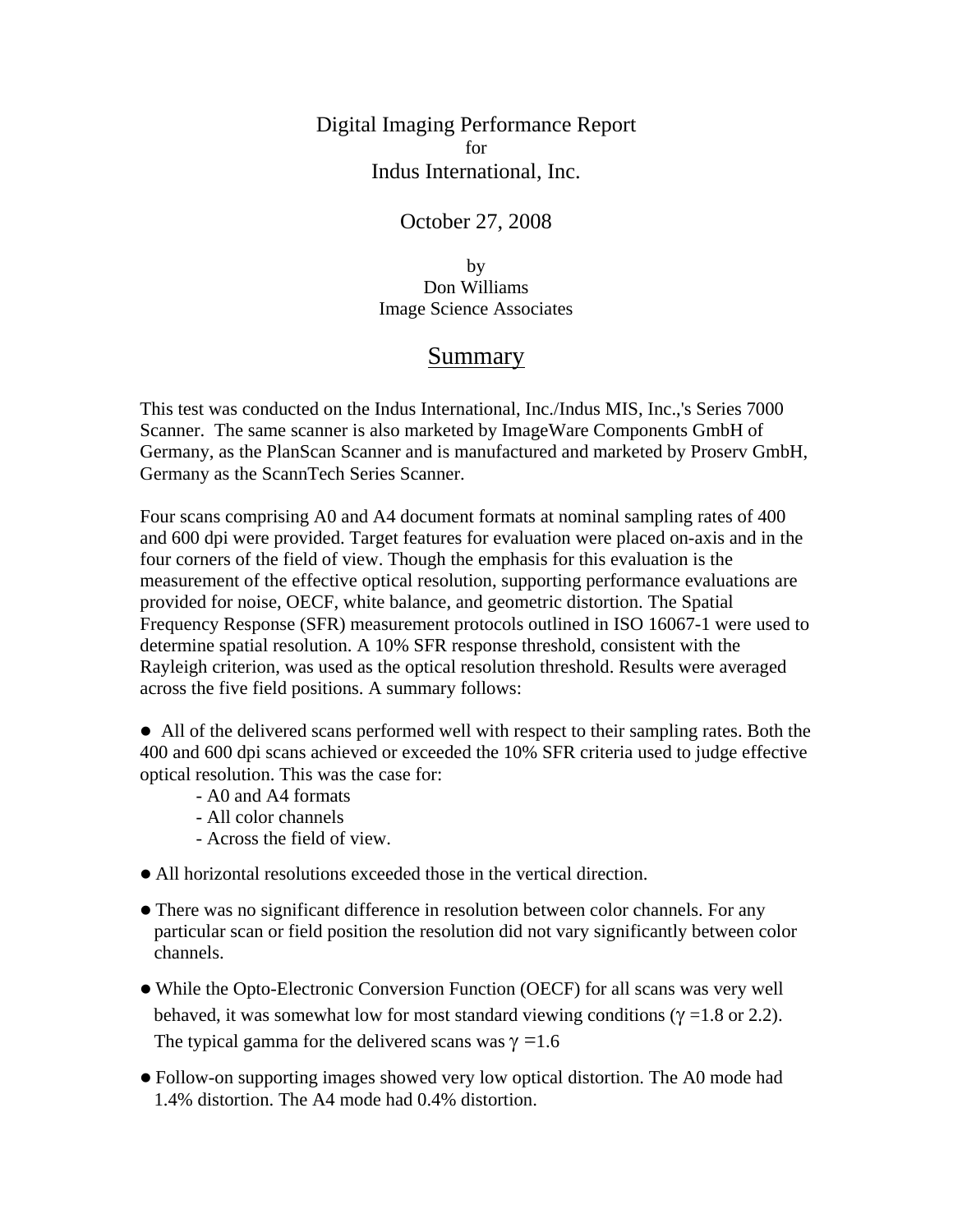- There were no systematic color misregistration problems. Though some slight, but real, color misregistration was measured for individual portions of the field, in different directions and sampling rates, there was no clear trend that would suggest a logical source for such random behaviors.
- Noise levels were generally moderate to high. The 600 dpi noise levels were higher than those of the 400 dpi scans.
- The horizontal fixed pattern noise could be a potential problem if aggressive post processing of the images occurs.

# Resolution

Fig. 1 illustrates the Luminance SFRs from which resolution was determined for both the A0 and A4 scan formats. A 10% or higher response value at the Nyquist frequency was the aim criteria use for judging resolution. An 85% lower limit tolerance was used to make a pass/fail judgment. Since five separate field positions were tested, a minimum/maximum envelope (dotted line) about the average SFR is also provided.



 Fig. 1 – Across Field SFR responses for Indus Scanner at 400 dpi and 600 dpi scanning

The luminance SFRs in Fig.1 are very nicely behaved. They descend monotonically from the zero frequency without any ill-behaved morphology. Though not illustrated, the red, green, and blue SFRs for any edge feature effectively overlay. This indicates that there are no longitudinal chromatic errors in the scans. The differences between the horizontal and vertical SFRs indicates some form of motion blurring, most likely due to the sensor movement as it scans the document.

Above all, the limiting resolutions easily matches or exceed the Nyquist frequency and indicates that the maximum resolution potential, as determined by the sampling rate, is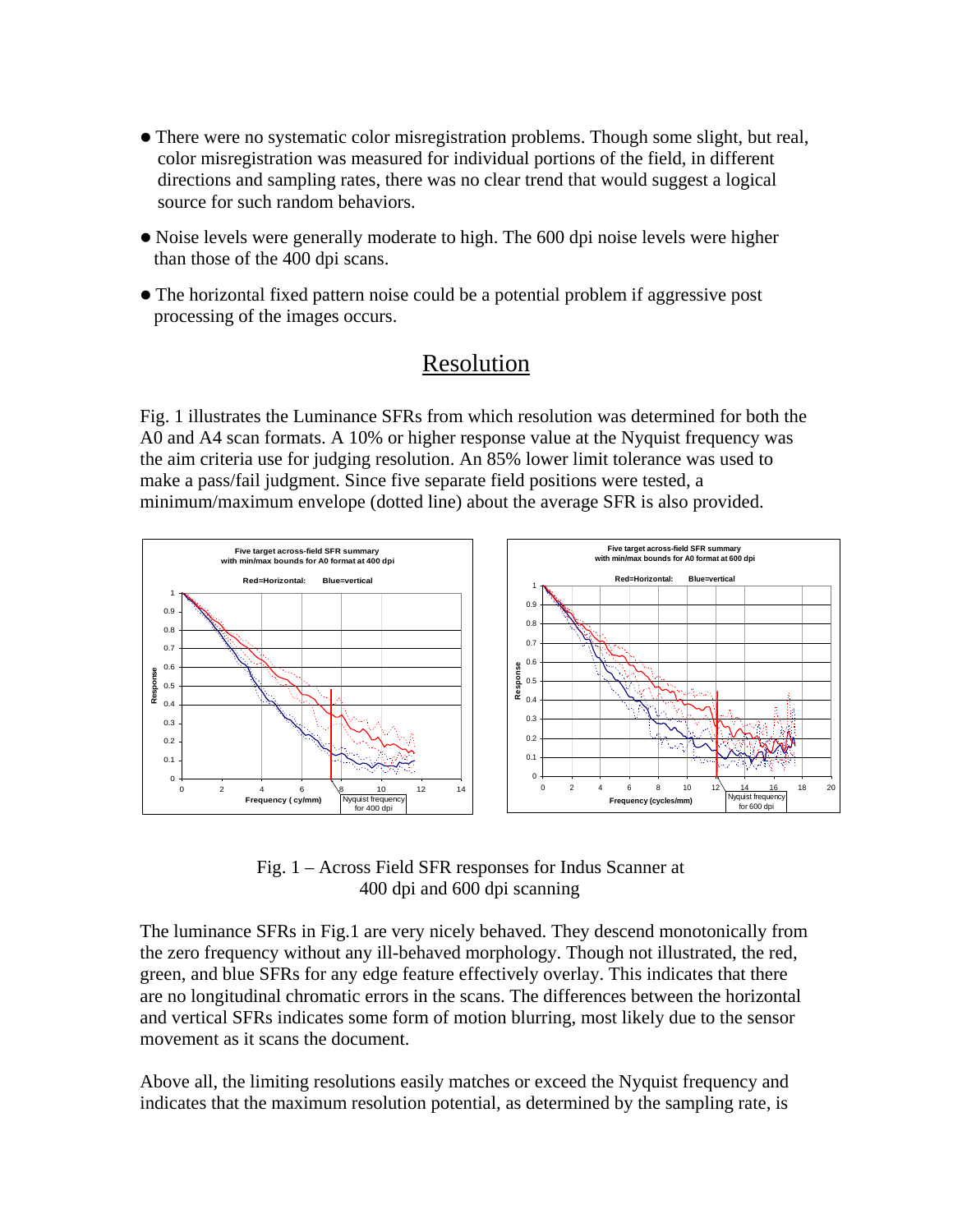achieved for both the 400 dpi and 600 dpi scans across the corners and center field positions evaluated.

The min/max bound about the average SFR are broader in the 600 dpi scans than for the 400 dpi scans. This is due to the higher noise in the 600 dpi scans which can often give unstable SFR estimates. Nevertheless, these bounds are reasonable.

# Color Channel Misregistration

There was slight but measurable color channel misregistration in randomly selected features of the targets. There appeared to nothing deterministic about their behaviors though. With that in mind, it would be wise to monitor this characteristic from time to time. I would rate it a secondary priority. It doesn't seem to be a strong enough effect to attempt diagnosing.

# OECF/Tone Curve & White/Neutral Balance

The OECF/Tone curves were well behaved and similar for all of the scans. Fig. 2 shows these curves. Overlaid is an accompanying curve for a standard 1.8 gamma. The tone scale from the actual scans was similar to a gamma  $= 1.6$ . While the individual RGB OECF curves of Fig. QQ appear to overlay, indicating good white balance, there are notable differences between them when viewed in detail. This is discussed next.



Fig. 2 – OECF curves with Gamma 1.8 reference

The gray patches around the center target feature were used to determine white or neutral balance. The assumption is that the target patches themselves are spectrally neutral. The aim of this metric is to have the large area average count values equal for the three color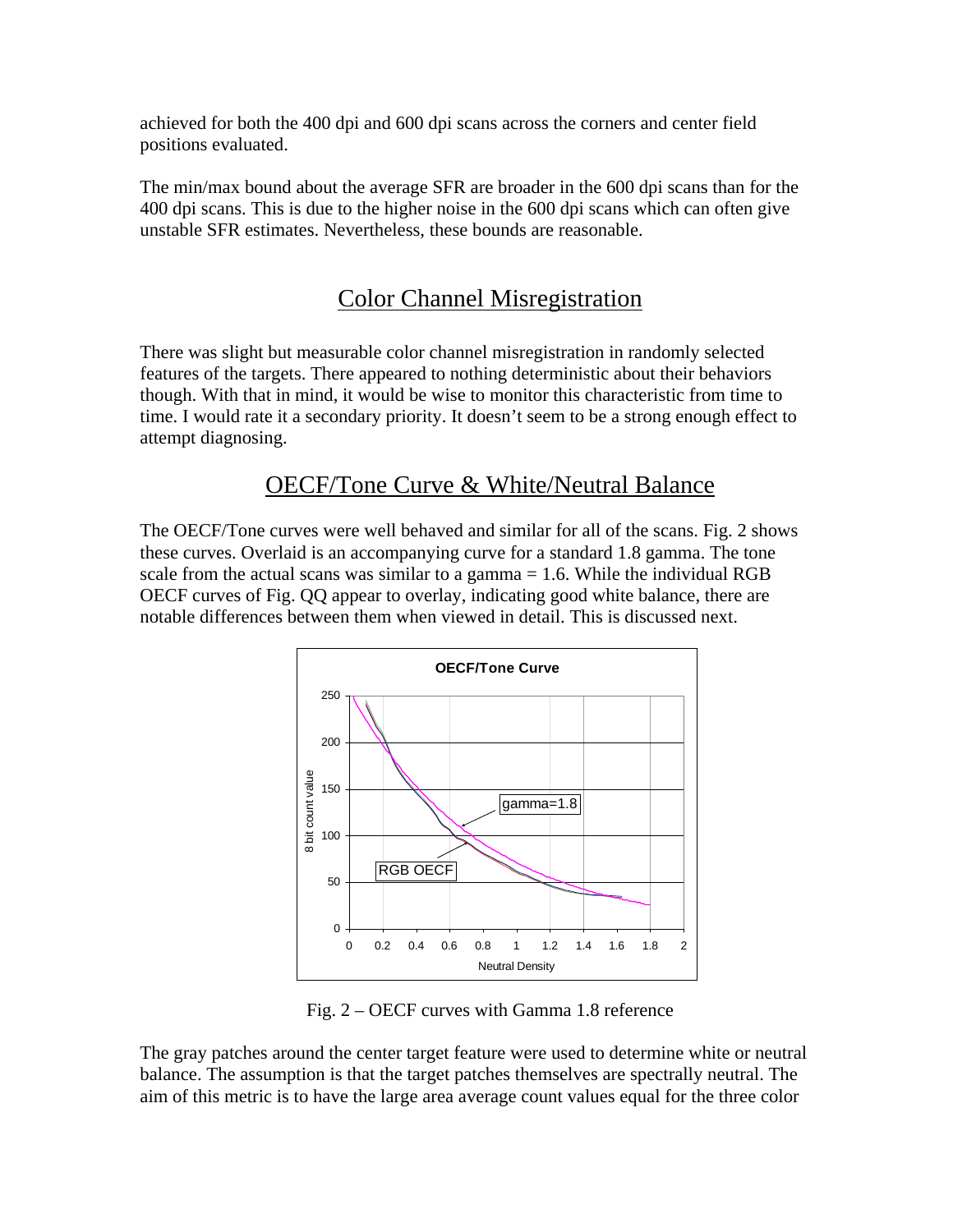channels for any of the twenty neutral patches. This is calculated by simply using the green channel patch average values as a reference and calculating the difference relative to the red and blue channel average patch values. Typically, a plus or minus tolerance of four counts values for the R-G difference or B-G difference is acceptable (indicated by the dashed red line in Fig. 3. This tolerance was met for all densities except one B-G difference in the low densities. Fig. 3 shows this result. It would a good idea to check the spectral neutrality of the target's gray patches before any corrective action is taken. It is noted that these differences may change once a different display gamma (e.g.,  $\gamma = 2.2$ ) is applied.



Fig. 3– White/Neutral Balance performance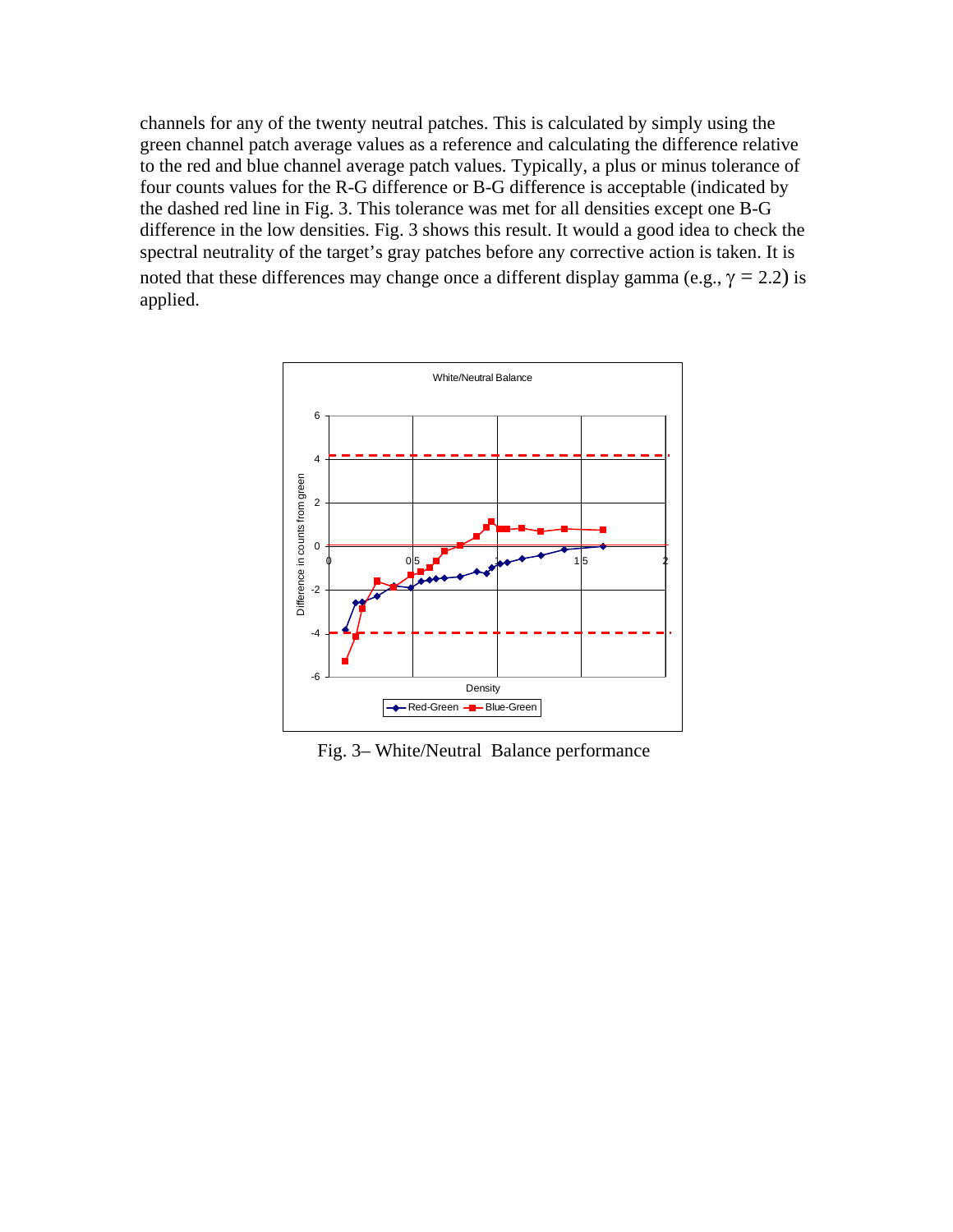### Geometric Distortion

After providing remedial images in A0 and A4 formats, the geometric distortion was measured as 1.4% for the A0 format, and 0.4 % for the A4 format. These are generally considered very low and acceptable.

#### Noise

The noise levels for the 400 dpi and 600 dpi scans are shown in Fig. 4. There was no difference between the A0 and A4 formats. Because the target samples from which the noise statistics were calculated have some texture to them, a small portion of the noise may be due to the target itself rather then the scanner. As measured, the noise levels for the 400 dpi scans are probably at the upper limit of acceptability for general applications, while the 600 dpi scans can be considered un-acceptable. About a 3-4 rms count levels of noise at  $\gamma = 2.2$  are generally cited. I believe NARA's guidelines ask for 1 count level or